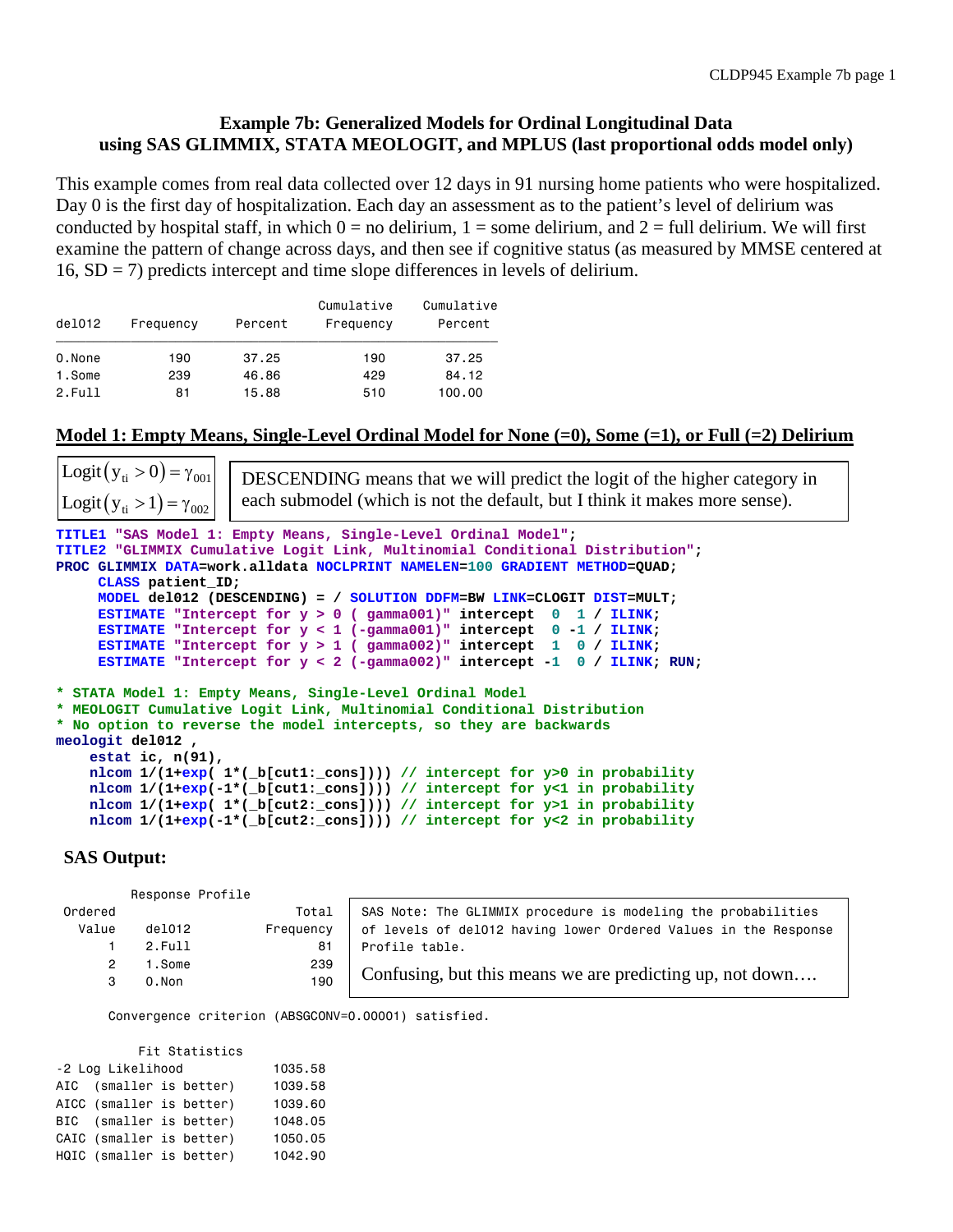#### *What table is missing that would normally be here?*

|                       |                                   |                          | Standard            | Parameter Estimates |            |                   |                    |                  |                    |
|-----------------------|-----------------------------------|--------------------------|---------------------|---------------------|------------|-------------------|--------------------|------------------|--------------------|
| Effect                | del012                            | Estimate                 | Error               | DF                  |            | t Value           | Pr >  t            | Gradient         |                    |
| Intercept             | 2.Full                            | $-1.6670$                | 0.1211              | 508                 |            | $-13.76$          | < 0.001            | $1.7E - 14$      |                    |
| Intercept             | 1.Some                            | 0.5213                   | 0.09159             | 508                 |            | 5.69              | < 0.001            | $-759E - 16$     |                    |
|                       |                                   |                          |                     |                     |            |                   |                    |                  |                    |
|                       |                                   |                          |                     |                     | Estimates  |                   |                    | In Probability   | Standard           |
|                       |                                   |                          |                     | Standard            |            |                   |                    |                  | Error              |
| Label                 |                                   |                          | Estimate            | Error               | DF         | t Value           | Pr >  t            | Mean             | Mean               |
| Intercept for $y > 0$ |                                   | gamma001)                | 0.5213              | 0.09159             | 508        | 5.69              | < 0.001            | 0.6275           | 0.02141            |
|                       | Intercept for $y < 1$ (-gamma001) |                          | $-0.5213$           | 0.09159             | 508        | $-5.69$           | < 0.001            | 0.3725           | 0.02141            |
| Intercept for $y < 2$ | Intercept for $y > 1$ (           | qamma002)<br>(-gamma002) | $-1.6670$<br>1.6670 | 0.1211<br>0.1211    | 508<br>508 | $-13.76$<br>13,76 | < 0.001<br>< 0.001 | 0.1588<br>0.8412 | 0.01619<br>0.01619 |

Intercept1 = logit of probability of  $y > 0 = exp($  0.521) / (1+exp( 0.521)) = .6274 (=.4686+.1588) Intercept2 = logit of probability of y > 1 = exp(-1.667) / (1+exp(-1.667)) = .1588

| Probability(y=0) =                                                 | $1$ – intercept $1 =$ |            | $1 - .6274 = .3725$ |
|--------------------------------------------------------------------|-----------------------|------------|---------------------|
| Probability(y=1) = intercept1 – intercept2 = .6274 – .1588 = .4686 |                       |            |                     |
| Probability(y=2) = intercept2 - 0                                  |                       | $= 1588 -$ | $0 = 1588$          |

These will exactly match the observed frequencies prior to adding any random effects.

### **STATA Output—model intercepts are backwards (as was the default in SAS GLIMMIX):**

| Ordered logistic regression<br>Log likelihood = $-517.78973$ |                         |                      |                  | chi2()<br>Prob > chi2 | Number of obs           | 510                     |
|--------------------------------------------------------------|-------------------------|----------------------|------------------|-----------------------|-------------------------|-------------------------|
| $del012$                                                     |                         | Coef. Std. Err.      |                  | $z \qquad P >  z $    |                         | [95% Conf. Interval]    |
| /cut1<br>/ $cut2$                                            | $-.5212969$<br>1.667008 | .0915869<br>.1211474 | $-5.69$<br>13.76 | 0.000<br>0.000        | $-.7008039$<br>1.429563 | $-.3417899$<br>1.904452 |

. estat ic, n(91),

#### Akaike's information criterion and Bayesian information criterion

| Model   Obs ll(null) ll(model) df |                                 | AIC | BIC. |
|-----------------------------------|---------------------------------|-----|------|
| .   91                            | $-517.7897$ 2 1039.579 1044.601 |     |      |

Note: N=91 used in calculating BIC.

|        | nlcom $1/(1+exp(1*(-b[cut1:cons])))/$ intercept for y>0 in probability         |  |                   |  |
|--------|--------------------------------------------------------------------------------|--|-------------------|--|
|        | del012 $\vert$ Coef. Std. Err. z P> z  [95% Conf. Interval]                    |  |                   |  |
| $nl_1$ | .627451 .021409 29.31 0.000                                                    |  | .5854901 .6694119 |  |
|        | nlcom $1/(1+exp(-1*(-b[cut1:cons])))/$ intercept for y<1 in probability        |  |                   |  |
|        | del012 Coef. Std. Err. $\vert z \vert$ P> $\vert z \vert$ [95% Conf. Interval] |  |                   |  |
|        |                                                                                |  |                   |  |
| nl 1   | 372549 .021409 17.40 0.000                                                     |  | .3305881 .4145099 |  |

nlcom  $1/(1+exp( 1*(-b[cut2:-cons])) )$  // intercept for y>1 in probability ------------------------------------------------------------------------------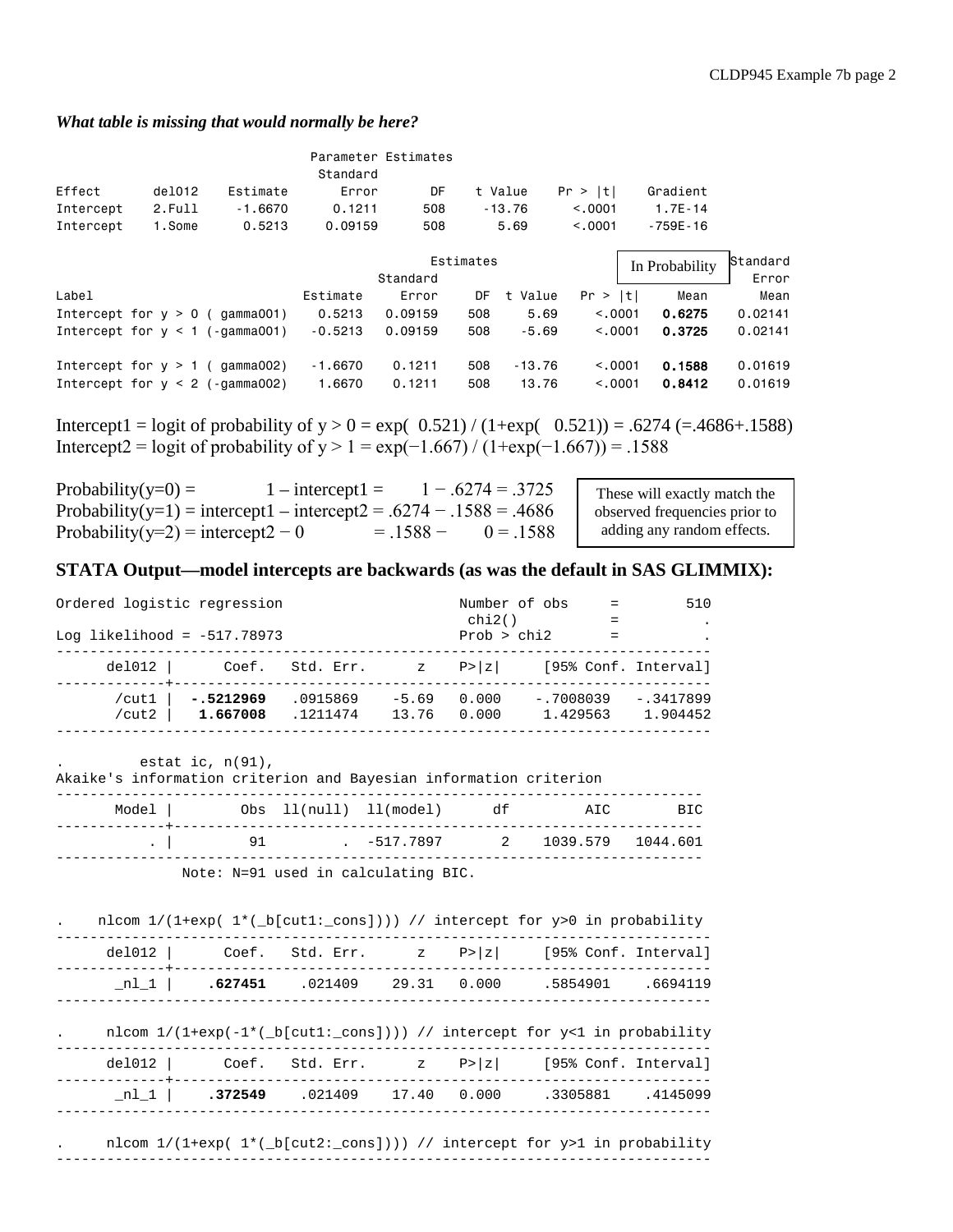|  |                                      |  | del012   Coef. Std. Err. $z = P >  z $ [95% Conf. Interval]                                                                                                               |  |
|--|--------------------------------------|--|---------------------------------------------------------------------------------------------------------------------------------------------------------------------------|--|
|  |                                      |  | $\begin{array}{cccccccc} \texttt{nl\_1} &   & \texttt{.1588235} & \texttt{.0161851} & \texttt{9.81} & \texttt{0.000} & \texttt{.1271013} & \texttt{.1905458} \end{array}$ |  |
|  |                                      |  | nlcom $1/(1+exp(-1*(-b[cut2:cons])))/$ intercept for y<2 in probability                                                                                                   |  |
|  |                                      |  | del012 $\vert$ Coef. Std. Err. z P> z  [95% Conf. Interval]                                                                                                               |  |
|  | nl 1   18411765 10161851 51.97 0.000 |  | .8094542 .8728987                                                                                                                                                         |  |
|  |                                      |  |                                                                                                                                                                           |  |

#### **Model 2: Empty Means, Two-Level Ordinal Model for None (=0), Some (=1), or Full (=2) Delirium**

Logit  $(y_{ti} > 0) = \gamma_{001} + U_{0i}$ Logit  $(y_{ti} > 1) = \gamma_{002} + U_{0i}$ 

**COVTEST** does a LRT for the contents of the G matrix as specified to be either 0 or . (where . means estimate it as specified). Below, the 0 value asks SAS to hold the random intercept variance to 0 and estimate that model in order to do a LRT test against our model.

```
TITLE1 "SAS Model 2: Empty Means, Two-Level Ordinal Model";
TITLE2 "GLIMMIX Cumulative Logit Link, Multinomial Conditional Distribution";
PROC GLIMMIX DATA=work.alldata NOCLPRINT NAMELEN=100 GRADIENT METHOD=QUAD(QPOINTS=15);
      CLASS patient_ID;
      MODEL del012 (DESCENDING) = / SOLUTION DDFM=BW LINK=CLOGIT DIST=MULT; 
      RANDOM INTERCEPT / TYPE=UN SUBJECT=patient_ID;
      ESTIMATE "Intercept for y > 0 ( gamma001)" intercept 0 1 / ILINK;
      ESTIMATE "Intercept for y < 1 (-gamma001)" intercept 0 -1 / ILINK;
      ESTIMATE "Intercept for y > 1 ( gamma002)" intercept 1 0 / ILINK;
      ESTIMATE "Intercept for y < 2 (-gamma002)" intercept -1 0 / ILINK; 
      COVTEST "Need Random Intercept?" 0; * Test if G matrix (1,1)=0;
RUN; TITLE1; TITLE2;
* STATA Model 2: Empty Means, Two-Level Ordinal Model
* MEOLOGIT Cumulative Logit Link, Multinomial Conditional Distribution
```

```
* No option to reverse the model intercepts, so they are backwards
meologit del012 , || PATIENT_ID: , covariance(unstructured) intpoints(15),
    nlcom 1/(1+exp( 1*(_b[cut1:_cons]))) // intercept for y>0 in probability
    nlcom 1/(1+exp(-1*(_b[cut1:_cons]))) // intercept for y<1 in probability
    nlcom 1/(1+exp( 1*(_b[cut2:_cons]))) // intercept for y>1 in probability
    nlcom 1/(1+exp(-1*(_b[cut2:_cons]))) // intercept for y<2 in probability
```
### **SAS Output:**

|                          | Fit Statistics |        |
|--------------------------|----------------|--------|
| -2 Log Likelihood        |                | 978.26 |
| AIC (smaller is better)  |                | 984.26 |
| AICC (smaller is better) |                | 984.31 |
| BIC (smaller is better)  |                | 991.79 |
| CAIC (smaller is better) |                | 994.79 |
| HQIC (smaller is better) |                | 987.30 |

Model-scale ICC for the correlation of occasions from the same person:

$$
ICC = \frac{1.2547}{1.2547 + 3.29} = .2761
$$

|         |            | Covariance Parameter Estimates |          |            |         |
|---------|------------|--------------------------------|----------|------------|---------|
| Cov     |            |                                | Standard |            |         |
| Parm    | Subject    | Estimate                       | Frror    | Gradient   | Note th |
| UN(1,1) | PATIENT ID | 1.2547                         | 0.3480   | $-0.00002$ | randor  |

hat there is only ONE m intercept variance!

|        |        |                          | Solutions for Fixed Effects |            |                              |            |
|--------|--------|--------------------------|-----------------------------|------------|------------------------------|------------|
|        |        |                          | Standard                    |            |                              |            |
| Effect | del012 | Estimate                 | Error                       |            | DF t Value Pr > Itl Gradient |            |
|        |        | Intercept 2.Full -2.0423 | 0.1920                      | 89 - 10.63 | < 0.001                      | $-0.00008$ |

Intercept 1.Some 0.6855 0.1640 89 4.18 <.0001 0.000062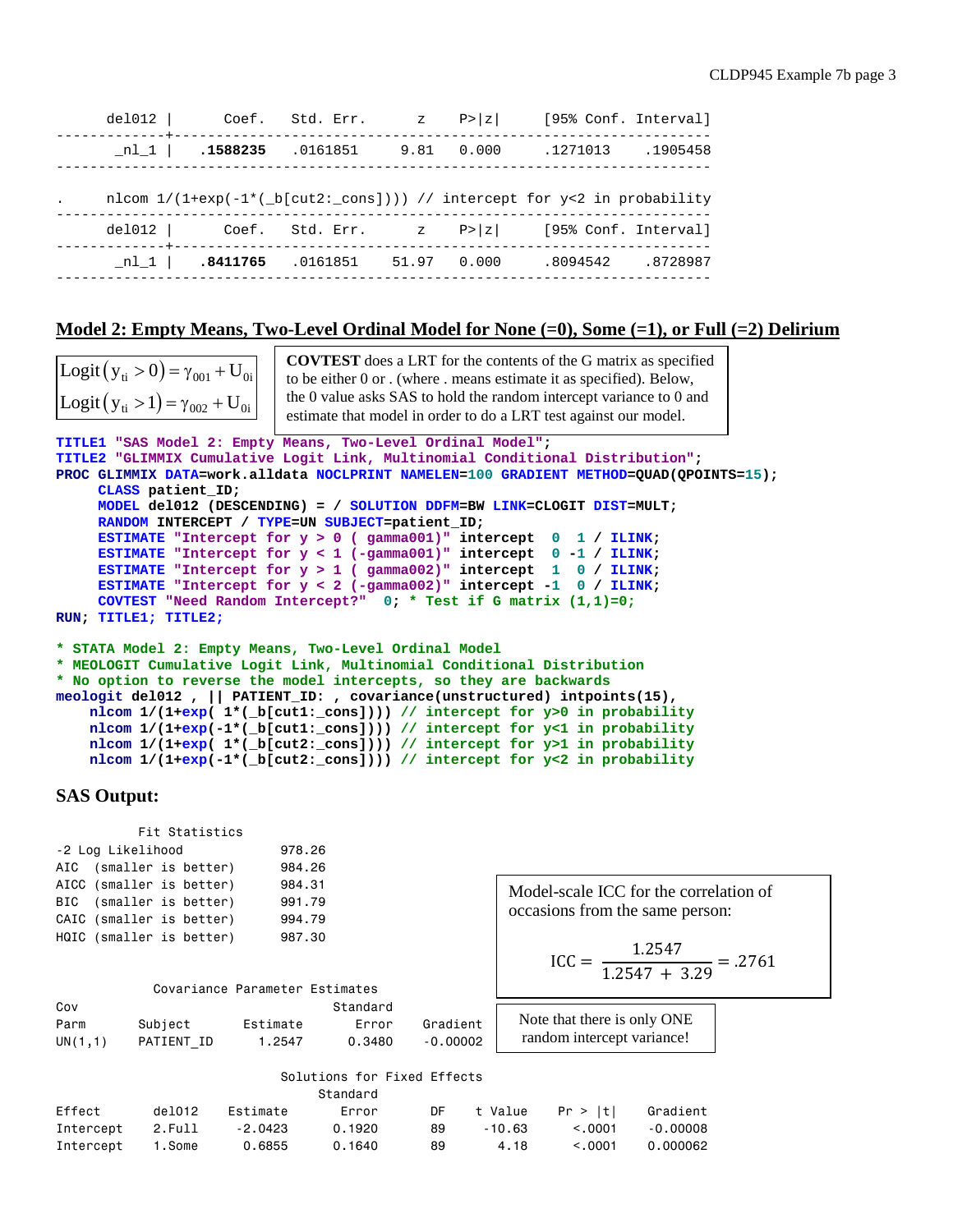|                                                |                                |          | Estimates |            | In Probability | Standard |                               |  |
|------------------------------------------------|--------------------------------|----------|-----------|------------|----------------|----------|-------------------------------|--|
|                                                |                                | Standard |           |            |                |          | Error                         |  |
| Label                                          | Estimate                       | Error    | DF        | t<br>Value | Pr >  t        | Mean     | Mean                          |  |
| Intercept for $y > 0$ (gamma001)               | 0.6855                         | 0.1640   | 89        | 4.18       | < 0.001        | 0.6650   | 0.03653                       |  |
| Intercept for $y < 1$ (-gamma001)              | $-0.6855$                      | 0.1640   | 89        | $-4.18$    | < 0.0001       | 0.3350   | 0.03653                       |  |
| Intercept for $v > 1$ ( gamma002)              | $-2.0423$                      | 0.1920   | 89        | $-10.63$   | < 0.001        | 0.1148   | 0.01952                       |  |
| Intercept for $y < 2$ (-gamma002)              | 2.0423                         | 0.1920   | 89        | 10.63      | < 0.001        | 0.8852   | 0.01952                       |  |
|                                                | Tests of Covariance Parameters |          |           |            |                |          |                               |  |
|                                                | Based on the Likelihood        |          |           |            |                |          | $COVTEST$ results: $-2LL$     |  |
| Label<br>DF                                    | -2 Log Like                    |          | ChiSq     | Pr > Chisq | Note           |          | given is for a model without  |  |
| Need Random Intercept?                         | 1035.58                        |          | 57.32     | < 0.001    | ΜI             |          | the random intercept variance |  |
| MI: P-value based on a mixture of chi-squares. |                                |          |           |            |                |          |                               |  |

## **Model 3: Saturated Means, Two-Level Ordinal Model (for descriptive purposes)**

LSMEANS is not available for ordinal outcomes, so the ESTIMATES below request the mean per day.

**TITLE1 "SAS Model 3: Saturated Means, Two-Level Ordinal Model"; PROC GLIMMIX DATA=work.alldata NOCLPRINT NAMELEN=100 GRADIENT METHOD=QUAD(QPOINTS=15); CLASS patient\_ID day; MODEL del012 (DESCENDING) = day / SOLUTION DDFM=BW LINK=CLOGIT DIST=MULT; RANDOM INTERCEPT / TYPE=UN SUBJECT=patient\_ID; ESTIMATE "Intercept for y>0 Day 0" intercept 0 1 day 1 0 0 0 0 0 0 0 0 0 0 0 0; ESTIMATE "Intercept for y>0 Day 1" intercept 0 1 day 0 1 0 0 0 0 0 0 0 0 0 0 0; ESTIMATE "Intercept for y>0 Day 2" intercept 0 1 day 0 0 1 0 0 0 0 0 0 0 0 0 0; ESTIMATE "Intercept for y>0 Day 3" intercept 0 1 day 0 0 0 1 0 0 0 0 0 0 0 0 0;**

|  |  |  | ESTIMATE "Intercept for y>0 Day 4"<br>ESTIMATE "Intercept for y>0 Day 5"<br>ESTIMATE "Intercept for y>0 Day 6"<br>ESTIMATE "Intercept for y>0 Day 7"<br>ESTIMATE "Intercept for y>0 Day 8"<br>ESTIMATE "Intercept for y>0 Day 9"<br>ESTIMATE "Intercept for y>0 Day 10"<br>ESTIMATE "Intercept for y>0 Day 11"<br>ESTIMATE "Intercept for y>0 Day 12"<br>ESTIMATE "Intercept for y>1 Day 0"<br>ESTIMATE "Intercept for y>1 Day 1"<br>ESTIMATE "Intercept for y>1 Day 2"<br>ESTIMATE "Intercept for y>1 Day 3"<br>ESTIMATE "Intercept for y>1 Day 4"<br>ESTIMATE "Intercept for y>1 Day 5"<br>ESTIMATE "Intercept for y>1 Day 6"<br>ESTIMATE "Intercept for y>1 Day 7"<br>ESTIMATE "Intercept for y>1 Day 8"<br>ESTIMATE "Intercept for y>1 Day 9"<br>ESTIMATE "Intercept for y>1 Day 10"<br>ESTIMATE "Intercept for y>1 Day 11" |  |  |  |  |  |  |  |  | intercept $0$ 1 day 0 0 0 0 1 0 0 0 0 0 0 0 0;<br>intercept 0 1 day 0 0 0 0 0 1 0 0 0 0 0 0 0;<br>$intercept 0 1 day 0 0 0 0 0 1 0 0 0 0 0;$<br>$intercept 0 1 day 0 0 0 0 0 0 1 0 0 0 0;$<br>$intercept 0 1 day 0 0 0 0 0 0 0 1 0 0 0;$<br>intercept 0 1 day 0 0 0 0 0 0 0 0 0 1 0 0 0;<br>$intercept 0 1 day 0 0 0 0 0 0 0 0 0 1 0 0;$<br>$intercept 0 1 day 0 0 0 0 0 0 0 0 0 0 1 0;$<br>$intercept 0 1 day 0 0 0 0 0 0 0 0 0 0 1;$<br>$intercept 1 0 day 1 0 0 0 0 0 0 0 0 0 0;$<br>$intercept 1 0 day 0 1 0 0 0 0 0 0 0 0 0;$<br>$intercept 1 0 day 0 0 1 0 0 0 0 0 0 0 0;$<br>$intercept 1 0 day 0 0 0 1 0 0 0 0 0 0 0;$<br>$intercept 1 0 day 0 0 0 0 1 0 0 0 0 0 0;$<br>$intercept 1 0 day 0 0 0 0 1 0 0 0 0 0 0;$<br>$intercept 1 0 day 0 0 0 0 0 1 0 0 0 0 0;$<br>$intercept 1 0 day 0 0 0 0 0 0 1 0 0 0 0;$<br>$intercept 1 0 day 0 0 0 0 0 0 0 1 0 0 0;$<br>$intercept 1 0 day 0 0 0 0 0 0 0 0 1 0 0 0;$<br>$intercept 1 0 day 0 0 0 0 0 0 0 0 0 1 0 0:$<br>intercept $1\ 0\ day\ 0\ 0\ 0\ 0\ 0\ 0\ 0\ 0\ 0\ 1\ 0;$<br>ESTIMATE "Intercept for y>1 Day 12" intercept $1 0 day 0 0 0 0 0 0 0 0 0 0 0 1$ ; RUN; |
|--|--|--|---------------------------------------------------------------------------------------------------------------------------------------------------------------------------------------------------------------------------------------------------------------------------------------------------------------------------------------------------------------------------------------------------------------------------------------------------------------------------------------------------------------------------------------------------------------------------------------------------------------------------------------------------------------------------------------------------------------------------------------------------------------------------------------------------------------------------------|--|--|--|--|--|--|--|--|---------------------------------------------------------------------------------------------------------------------------------------------------------------------------------------------------------------------------------------------------------------------------------------------------------------------------------------------------------------------------------------------------------------------------------------------------------------------------------------------------------------------------------------------------------------------------------------------------------------------------------------------------------------------------------------------------------------------------------------------------------------------------------------------------------------------------------------------------------------------------------------------------------------------------------------------------------------------------------------------------------------------------------------------------------------------------------------------------------------------------|

**\* STATA Model 3: Saturated Means, Two-Level Ordinal Model meologit del012 i.day, || PATIENT\_ID: , covariance(unstructured) intpoints(15), margins day, pred(xb), marginsplot, noci xdimension(day) // plot predicted, no CI**

 Fit Statistics -2 Log Likelihood 962.97 AIC (smaller is better) 992.97 AICC (smaller is better) 993.94 BIC (smaller is better) 1030.63 CAIC (smaller is better) 1045.63 HQIC (smaller is better) 1008.16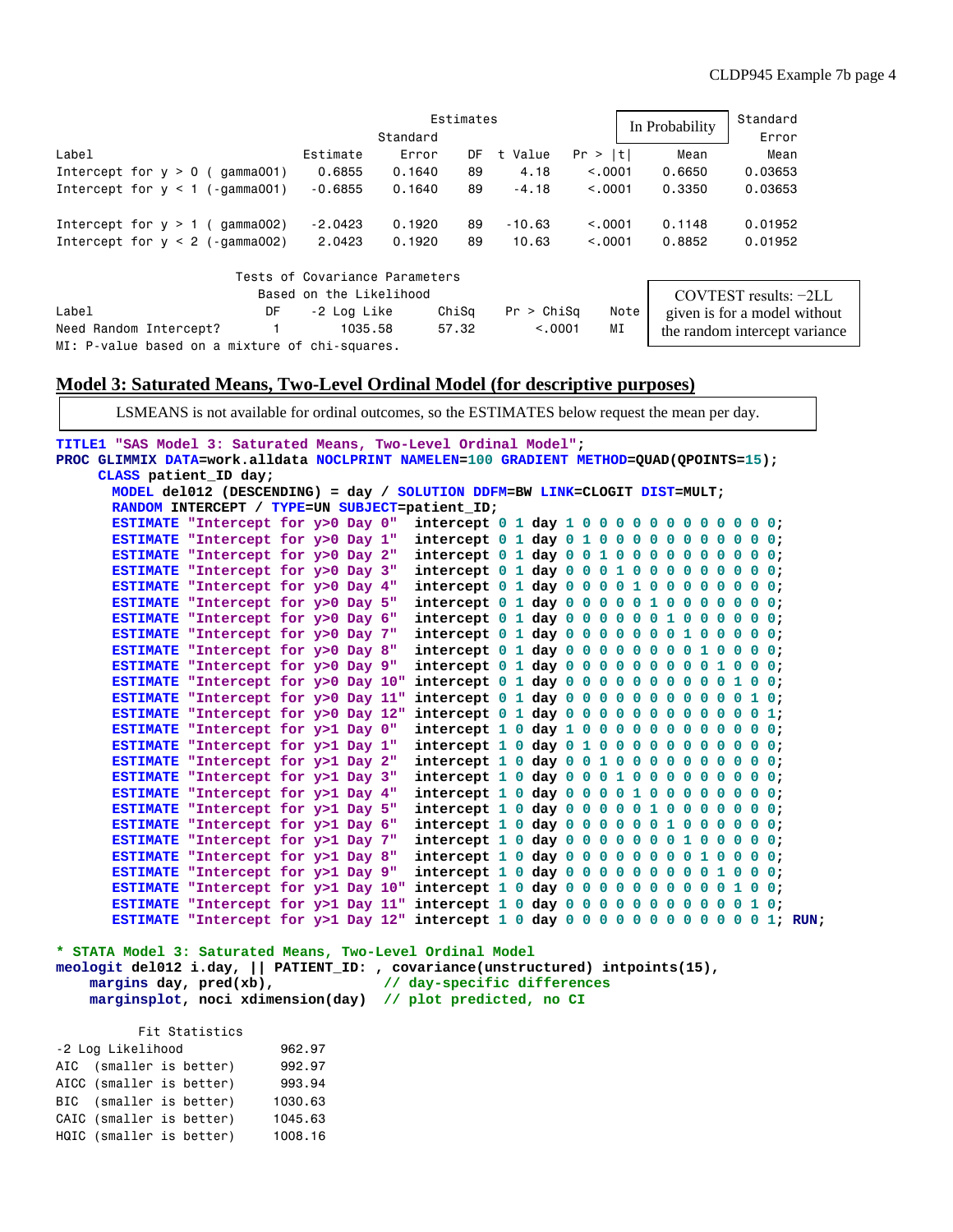|           |                           | Covariance Parameter Estimates  |            |                                                     |     |                                                         |          |            |
|-----------|---------------------------|---------------------------------|------------|-----------------------------------------------------|-----|---------------------------------------------------------|----------|------------|
| Cov       |                           |                                 | Standard   |                                                     |     |                                                         |          |            |
| Parm      | Subject                   | Estimate                        | Error      | Gradient                                            |     |                                                         |          |            |
| UN(1,1)   | PATIENT ID                | 1.3765                          | 0.3733     | 0.00119                                             |     |                                                         |          |            |
|           |                           |                                 |            | Solutions for Fixed Effects                         |     |                                                         |          |            |
|           |                           | day: Days Since                 |            | Standard                                            |     |                                                         |          |            |
| Effect    | de1012                    | Hospitalization                 | Estimate   | Error                                               | DF  | t Value                                                 | Pr >  t  | Gradient   |
| Intercept | 2.Full                    |                                 | $-3.0206$  | 0.6836                                              | 89  | $-4.42$                                                 | < .0001  | $-0.00018$ |
| Intercept | 1.Some                    |                                 | $-0.2132$  | 0.6619                                              | 89  | $-0.32$                                                 | 0.7481   | $-0.00006$ |
|           |                           |                                 |            |                                                     |     |                                                         |          |            |
| day       |                           | 0                               | 1.4344     | 0.7781                                              | 407 | 1.84                                                    | 0.0660   | $-0.00064$ |
| day       |                           | 1                               | 0.9891     | 0.6947                                              | 407 |                                                         | 0.1553   | 0.000097   |
| day       |                           | $\overline{c}$                  | 1.2278     | 0.6907                                              | 407 | 1.78                                                    | 0.0762   | 0.000141   |
| day       |                           | 3                               | 0.8201     | 0.6929                                              | 407 | 1.18                                                    | 0.2372   | 0.00013    |
| day       |                           | 4                               | 1.1304     | 0.6985                                              | 407 | 1.62                                                    | 0.1064   | 0.000157   |
| day       |                           | 5                               | 0.3527     | 0.7175                                              | 407 | 0.49                                                    | 0.6233   | $-0.00002$ |
| day       |                           | 6                               | 0.2854     | 0.7308                                              | 407 | 0.39                                                    | 0.6963   | 0.000129   |
| day       |                           | $\overline{7}$                  | 0.9837     | 0.7432                                              | 407 | 1.32                                                    | 0.1864   | 0.001072   |
| day       |                           | 8                               | 0.7707     | 0.7429                                              | 407 | 1.04                                                    | 0.3001   | 0.000145   |
| day       |                           | 9                               | 1.2647     | 0.7696                                              | 407 | 1.64                                                    | 0.1011   | $-0.00168$ |
| day       |                           | 10                              | 0.3860     | 0.8141                                              | 407 | 0.47                                                    | 0.6356   | 0.000177   |
| day       |                           | 11                              | $-0.04530$ | 0.9373                                              | 407 | $-0.05$                                                 | 0.9615   | $-8.53E-6$ |
| day       |                           | 12                              |            | 0                                                   |     |                                                         |          |            |
|           |                           | Type III Tests of Fixed Effects |            |                                                     |     |                                                         |          |            |
|           | Num                       | Den                             |            |                                                     |     |                                                         |          |            |
| Effect    | DF                        | DF<br>F Value                   | Pr > F     |                                                     |     | Estimate for each day's mean = Intercept for Day $12 +$ |          |            |
| day       | 12                        | 406<br>1.23                     | 0.2597     |                                                     |     | day-specific difference from fixed effects solution     |          |            |
|           |                           |                                 |            | Estimates (truncated and re-arranged to save space) |     |                                                         |          |            |
|           |                           |                                 | Standard   |                                                     |     |                                                         | Standard |            |
| Label     |                           | Estimate                        | Error      | Label                                               |     | Estimate                                                | Error    |            |
|           | Intercept for y>0 Day 0   | 1.2212                          | 0.4358     | Intercept for y>1 Day 0                             |     | $-1.5863$                                               | 0.4397   |            |
|           | Intercept for y>0 Day 1   | 0.7759                          | 0.2754     | Intercept for y>1 Day 1                             |     | $-2.0315$                                               | 0.2946   |            |
|           | Intercept for y>0 Day 2   | 1.0147                          | 0.2699     | Intercept for y>1 Day 2                             |     | $-1.7928$                                               | 0.2809   |            |
|           | Intercept for y>0 Day 3   | 0.6069                          | 0.2752     | Intercept for $y>1$ Day 3                           |     | $-2.2005$                                               | 0.2954   |            |
|           | Intercept for y>0 Day 4   | 0.9172                          | 0.2982     | Intercept for y>1 Day 4                             |     | $-1.8903$                                               | 0.3093   |            |
|           | Intercept for y>0 Day 5   | 0.1395                          | 0.3495     | Intercept for y>1 Day 5                             |     | $-2.6679$                                               | 0.3763   |            |
|           | Intercept for $y>0$ Day 6 | 0.07225                         | 0.3805     | Intercept for $y>1$ Day 6                           |     | $-2.7352$                                               | 0.4083   |            |
|           | Intercept for y>0 Day 7   | 0.7705                          | 0.4085     | Intercept for $y>1$ Day 7                           |     | $-2.0369$                                               | 0.4211   |            |
|           | Intercept for y>0 Day 8   | 0.5575                          | 0.4177     | Intercept for y>1 Day 8                             |     | $-2.2499$                                               | 0.4342   |            |
|           | Intercept for y>0 Day 9   | 1.0515                          | 0.4790     | Intercept for y>1 Day 9                             |     | $-1.7559$                                               | 0.4854   |            |
|           | Intercept for y>0 Day 10  | 0.1728                          | 0.5540     | Intercept for y>1 Day 10                            |     | -2.6346                                                 | 0.5736   |            |
|           | Intercept for y>0 Day 11  | $-0.2585$                       | 0.7402     | Intercept for y>1 Day 11                            |     | $-3.0659$                                               | 0.7578   |            |
|           | Intercept for y>0 Day 12  | $-0.2132$                       | 0.6619     | Intercept for y>1 Day 12                            |     | $-3.0206$                                               | 0.6836   |            |



Although the df=12 multivariate Wald test for day was not significant, it looks like there could be a negative linear trend.

Note the predicted logit lines are completely parallel, as predicted by the model.

This parallelism is also known as "proportional odds" (but it holds for logits, too).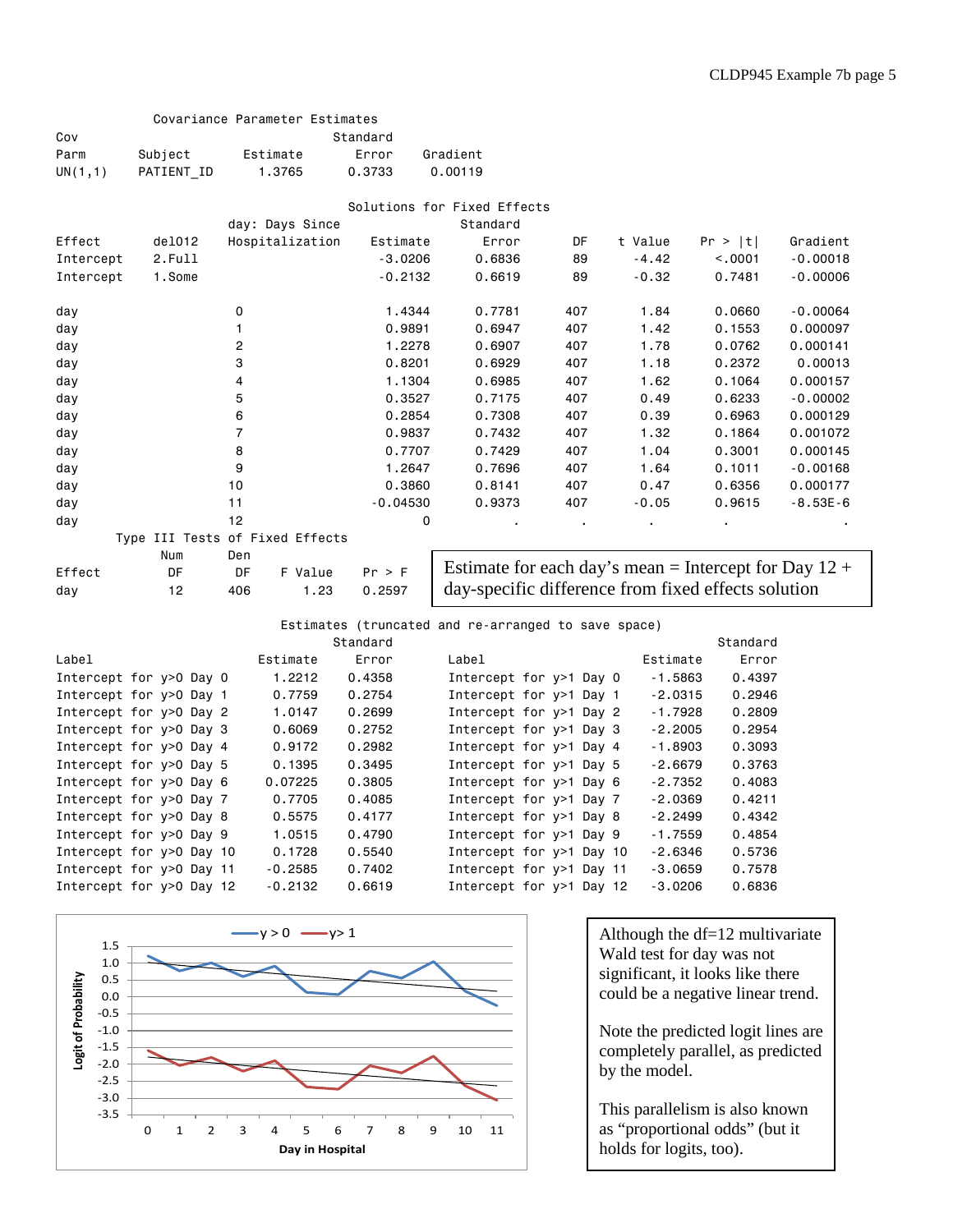#### **Model 4: Adding a Fixed Linear Slope for Days Since Hospital Admission**

| Logit $(y_{ti} > 0) = \gamma_{001} + (\gamma_{10})(Day_{ti}) + U_{0i}$ |  |
|------------------------------------------------------------------------|--|
| Logit $(y_{ti} > 1) = \gamma_{002} + (\gamma_{10})(Day_{ti}) + U_{0i}$ |  |

```
TITLE1 "SAS Model 4: Add Fixed Linear Time to Two-Level Ordinal Model";
PROC GLIMMIX DATA=work.alldata NOCLPRINT NAMELEN=100 GRADIENT METHOD=QUAD(QPOINTS=15); 
      CLASS patient_ID;
      MODEL del012 (DESCENDING) = day / SOLUTION DDFM=BW LINK=CLOGIT DIST=MULT;
      RANDOM INTERCEPT / TYPE=UN SUBJECT=patient_ID;
      ESTIMATE "Predicted Intercept for y>0 at Day 0" intercept 0 1 day 0 / ILINK;
      ESTIMATE "Predicted Intercept for y>0 at Day 1" intercept 0 1 day 1 / ILINK;
      ESTIMATE "Predicted Intercept for y>0 at Day 2" intercept 0 1 day 2 / ILINK;
      ESTIMATE "Predicted Intercept for y>1 at Day 0" intercept 1 0 day 0 / ILINK;
      ESTIMATE "Predicted Intercept for y>1 at Day 1" intercept 1 0 day 1 / ILINK;
      ESTIMATE "Predicted Intercept for y>1 at Day 2" intercept 1 0 day 2 / ILINK;
      ESTIMATE "Nonsense ILINK (un-logit) for day slope" day 1 / ILINK; RUN;
* STATA Model 4: Add Fixed Linear Time to Two-Level Ordinal Model
meologit del012 c.day, || PATIENT_ID: , covariance(unstructured) intpoints(15), 
      estat ic, n(91), 
      estimates store FixLin, // save for LRT
       nlcom -1*_b[cut1:_cons] + 0*_b[day] // logit y>0 at day 0
       nlcom -1*_b[cut1:_cons] + 1*_b[day] // logit y>0 at day 1
       nlcom -1*_b[cut1:_cons] + 2*_b[day] // logit y>0 at day 2
       nlcom -1*_b[cut2:_cons] + 0*_b[day] // logit y>1 at day 0
       nlcom -1*_b[cut2:_cons] + 1*_b[day] // logit y>1 at day 1
      nlcom -1 * b[cut2:-cons] + 2 * b[day] nlcom 1/(1+(exp(-1*(1*_b[cut1:_cons] + 0*_b[day])))) // predicted prob at day 1
      nlcom 1/(1+(exp(-1*(1*Dicut1:cons) + 1*D(day)))) // predicted prob at day 1
       nlcom 1/(1+(exp(-1*(1*_b[cut1:_cons] + 2*_b[day])))) // predicted prob at day 2
          Fit Statistics
-2 Log Likelihood 973.70
AIC (smaller is better) 981.70
AICC (smaller is better) 981.78
BIC (smaller is better) 991.75
CAIC (smaller is better) 995.75
HQIC (smaller is better) 985.75
           Covariance Parameter Estimates
Cov Standard
Parm Subject Estimate Error Gradient
UN(1,1) PATIENT_ID 1.3074 0.3573 -6.99E-6
                          Solutions for Fixed Effects
                              Standard
Effect del012 Estimate Error DF t Value Pr > |t| Gradient
Intercept 2.Full -1.7920 0.2249 89 -7.97 <.0001 2.794E-7
Intercept 1.Some 0.9610 0.2116 89 4.54 <.0001 -0.00002
day -0.07314 0.03452 418 -2.12 0.0347 -0.00012
estimates and the extendion of the extendion of the extendion of the extendion of the extendion of the extendion of \sim 51 and 2011 \sim 51 and 2011 \sim 51 and 2012 \sim 51 and 2012 \sim 51 and 2012 \sim 51 and 2012 \sim Standard Error
Label Estimate Error DF t Value Pr > |t| Mean Mean
Predicted Intercept for y>0 at Day 0 0.9610 0.2116 418 4.54 <.0001 0.7233 0.04234
Predicted Intercept for y>0 at Day 1 0.8879 0.1920 418 4.62 <.0001 0.7085 0.03966
Predicted Intercept for y>0 at Day 2 0.8148 0.1771 418 4.60 <.0001 0.6931 0.03768
Predicted Intercept for y>1 at Day 0 -1.7920 0.2249 418 -7.97 <.0001 0.1428 0.02753
Predicted Intercept for y>1 at Day 1 -1.8651 0.2097 418 -8.89 <.0001 0.1341 0.02435
Predicted Intercept for y>1 at Day 2 -1.9382 0.1995 418 -9.72 <.0001 0.1258 0.02194
                                                  Note that the random intercept variance is greater 
                                                  than in the empty means model (=1.25) because
                                                  fixed linear day cannot reduce residual variance…
```
Nonsense ILINK (un-logit) for day slope -0.07314 0.03452 418 -2.12 0.0347 0.4817 0.008618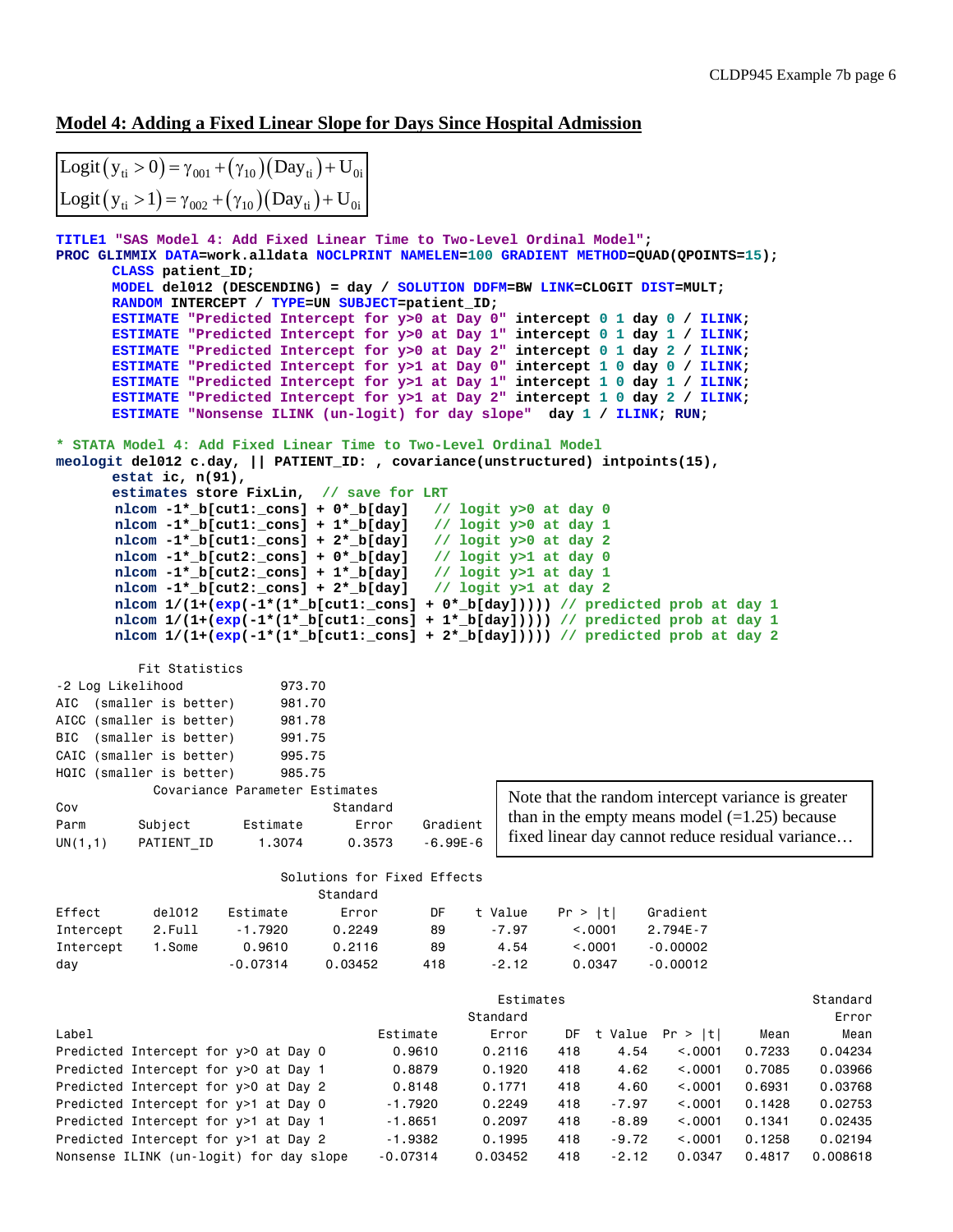NOTE: You can "un-logit" (through the inverse link) model-predicted outcomes to get predicted probabilities. But you CANNOT "un-logit" slopes that represent a one-unit difference in logits (which is NOT the same as a one-unit difference in probability). For example, here we see that the intercept difference between days (at −0.07314) is equal in logits, but this does not translate into equal distances in probability.

## **Model 5: Adding Random Linear Slope for Days Since Hospital Admission**

| $\left  \text{Logit}(y_{ti} > 0) = \gamma_{001} + (\gamma_{10} + U_{1i})(\text{Day}_{ti}) + U_{0i} \right $ |
|-------------------------------------------------------------------------------------------------------------|
| Logit $(y_{ti} > 1) = \gamma_{002} + (\gamma_{10} + U_{1i})(Day_{ti}) + U_{0i}$                             |

|                         | CLASS patient ID;                                                    | TITLE1 "SAS Model 5: Add Random Linear Time to Two-Level Ordinal Model";<br>RANDOM INTERCEPT day / TYPE=UN SUBJECT=patient ID;          |                             |               |                      |            | PROC GLIMMIX DATA=work.alldata NOCLPRINT NAMELEN=100 GRADIENT METHOD=QUAD(QPOINTS=15);<br>MODEL del012 (DESCENDING) = day / SOLUTION DDFM=BW LINK=CLOGIT DIST=MULT;<br>COVTEST "Need Random Slope?" . 0 0; * Leave $(1,1)$ , test if $(2,1)$ and $(2,2)$ =0; RUN; |  |  |  |  |
|-------------------------|----------------------------------------------------------------------|-----------------------------------------------------------------------------------------------------------------------------------------|-----------------------------|---------------|----------------------|------------|-------------------------------------------------------------------------------------------------------------------------------------------------------------------------------------------------------------------------------------------------------------------|--|--|--|--|
|                         | estat ic, $n(91)$ ,                                                  | * STATA Model 5: Add Random Linear Time to Two-Level Ordinal Model<br>estimates store RandLin, // save for LRT<br>lrtest RandLin FixLin |                             |               |                      |            | meologit del012 c.day,    PATIENT_ID: day, covariance(unstructured) intpoints(15),                                                                                                                                                                                |  |  |  |  |
| // LRT for random slope |                                                                      |                                                                                                                                         |                             |               |                      |            |                                                                                                                                                                                                                                                                   |  |  |  |  |
|                         | Fit Statistics                                                       |                                                                                                                                         |                             |               |                      |            |                                                                                                                                                                                                                                                                   |  |  |  |  |
| -2 Log Likelihood       |                                                                      | 966.27                                                                                                                                  |                             |               |                      |            |                                                                                                                                                                                                                                                                   |  |  |  |  |
|                         | AIC (smaller is better)                                              | 978.27                                                                                                                                  |                             |               |                      |            |                                                                                                                                                                                                                                                                   |  |  |  |  |
|                         | AICC (smaller is better)                                             | 978.43                                                                                                                                  |                             |               |                      |            |                                                                                                                                                                                                                                                                   |  |  |  |  |
|                         | BIC (smaller is better)                                              | 993.33                                                                                                                                  |                             |               |                      |            |                                                                                                                                                                                                                                                                   |  |  |  |  |
|                         | CAIC (smaller is better)                                             | 999.33                                                                                                                                  |                             |               |                      |            |                                                                                                                                                                                                                                                                   |  |  |  |  |
|                         | HQIC (smaller is better)                                             | 984.34                                                                                                                                  |                             |               |                      |            |                                                                                                                                                                                                                                                                   |  |  |  |  |
|                         |                                                                      | Covariance Parameter Estimates                                                                                                          |                             |               |                      |            |                                                                                                                                                                                                                                                                   |  |  |  |  |
| Cov                     |                                                                      |                                                                                                                                         | Standard                    |               |                      |            |                                                                                                                                                                                                                                                                   |  |  |  |  |
| Parm                    | Subject                                                              | Estimate                                                                                                                                | Error                       | Gradient      |                      |            |                                                                                                                                                                                                                                                                   |  |  |  |  |
| UN(1,1)                 | PATIENT ID                                                           | 1,9373                                                                                                                                  | 0.7856                      | $-0.00005$    |                      |            |                                                                                                                                                                                                                                                                   |  |  |  |  |
| UN(2,1)                 |                                                                      | PATIENT ID -0.1871                                                                                                                      | 0.1484                      | $-0.0004$     |                      |            |                                                                                                                                                                                                                                                                   |  |  |  |  |
| UN(2,2)                 | PATIENT ID                                                           | 0.06592                                                                                                                                 | 0.04296                     | $-0.00092$    |                      |            |                                                                                                                                                                                                                                                                   |  |  |  |  |
|                         |                                                                      |                                                                                                                                         |                             |               |                      |            |                                                                                                                                                                                                                                                                   |  |  |  |  |
|                         |                                                                      |                                                                                                                                         | Solutions for Fixed Effects |               |                      |            |                                                                                                                                                                                                                                                                   |  |  |  |  |
|                         |                                                                      |                                                                                                                                         | Standard                    |               |                      |            |                                                                                                                                                                                                                                                                   |  |  |  |  |
| Effect                  | de1012                                                               | Estimate                                                                                                                                | Error                       | DF            | t Value              | Pr >  t    | Gradient                                                                                                                                                                                                                                                          |  |  |  |  |
| Intercept               | 2.Fu11                                                               | - 1.8576                                                                                                                                | 0.2582                      | 89            | $-7.20$              | < .0001    | $-0.0002$                                                                                                                                                                                                                                                         |  |  |  |  |
| Intercept               | 1.Some                                                               | 1.0682                                                                                                                                  | 0.2437                      | 89            | 4.38                 | < 0.001    | 0.000104                                                                                                                                                                                                                                                          |  |  |  |  |
| day                     |                                                                      | $-0.09879$                                                                                                                              | 0.05501                     | 418           | $-1.80$              | 0.0732     | $-0.00088$                                                                                                                                                                                                                                                        |  |  |  |  |
|                         |                                                                      |                                                                                                                                         |                             |               |                      |            |                                                                                                                                                                                                                                                                   |  |  |  |  |
|                         |                                                                      | Tests of Covariance Parameters                                                                                                          |                             |               |                      |            |                                                                                                                                                                                                                                                                   |  |  |  |  |
|                         |                                                                      |                                                                                                                                         | Based on the Likelihood     |               |                      |            |                                                                                                                                                                                                                                                                   |  |  |  |  |
| Label                   |                                                                      | DF<br>$\overline{c}$                                                                                                                    | -2 Log Like<br>973.70       | ChiSq<br>7.44 | Pr > Chisq<br>0.0153 | Note<br>ΜI |                                                                                                                                                                                                                                                                   |  |  |  |  |
|                         | Need Random Slope?<br>MI: P-value based on a mixture of chi-squares. |                                                                                                                                         |                             |               |                      |            |                                                                                                                                                                                                                                                                   |  |  |  |  |
|                         |                                                                      |                                                                                                                                         |                             |               |                      |            |                                                                                                                                                                                                                                                                   |  |  |  |  |

# **Model 6: Adding Effects of MMSE (Level-2 Predictor) on Intercept and Linear Time Slope**

Logit  $(y_{ti} > 0) = \gamma_{001} + (\gamma_{10} + U_{1i})(Day_{ti}) + \gamma_{01}(MMSE_i - 16) + \gamma_{11}(MMSE_i - 16)(Day_{ti}) + U_{0i}$ Logit  $(y_{ti} > 1) = \gamma_{002} + (\gamma_{10} + U_{1i})(Day_{ti}) + \gamma_{01}(MMSE_i - 16) + \gamma_{11}(MMSE_i - 16)(Day_{ti}) + U_{0i}$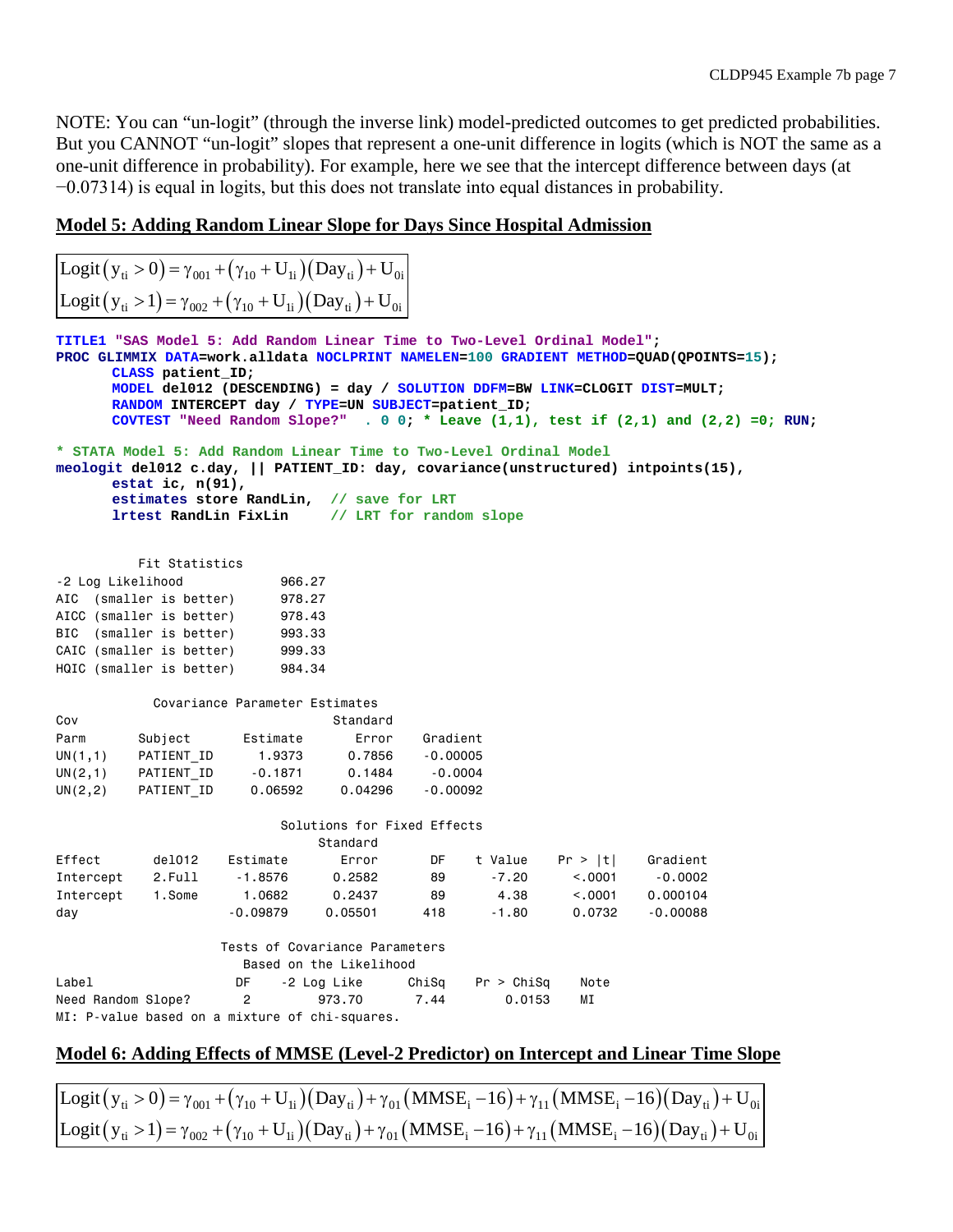**TITLE1 "SAS Model 6: Add Effects of MMSE on Intercept and Slope to Two-Level Ordinal Model"; PROC GLIMMIX DATA=work.alldata NOCLPRINT NAMELEN=100 GRADIENT METHOD=QUAD(QPOINTS=15); CLASS patient\_ID; MODEL del012 (DESCENDING) = day mmse16 day\*mmse16 / DDFM=BW SOLUTION LINK=CLOGIT DIST=MULT; RANDOM INTERCEPT day / TYPE=UN SUBJECT=patient\_ID; RUN;**

**\* STATA Model 6: Add Effects of MMSE on Intercept and Linear Time Slope xtmelogit del012 c.day c.mmse16 c.mmse16#c.day, /// || PATIENT\_ID: day , covariance(unstructured) intpoints(15), estat ic, n(91)**

#### **SAS Output:**

 Fit Statistics -2 Log Likelihood 941.85

AIC (smaller is better) 957.85 AICC (smaller is better) 958.14 BIC (smaller is better) 977.94 CAIC (smaller is better) 985.94 HQIC (smaller is better) 965.96

NOTE: GCONV convergence criterion satisfied. FROM THE LOG: NOTE: At least one element of the (projected) gradient is greater than 1e-3.

#### Covariance Parameter Estimates

| Cov         |                |           | Standard |            |
|-------------|----------------|-----------|----------|------------|
| Parm        | Subject        | Estimate  | Error    | Gradient   |
|             |                |           |          |            |
| UN(1,1)     | PATIENT ID     | 1.5528    | 0.6970   | $-0.0012$  |
| UN(2,1)     | PATIENT ID     | $-0.1970$ | 0.1418   | $-0.00588$ |
| UN $(2, 2)$ | PATIENT<br>-TD | 0.06289   | 0.04045  | $-0.00421$ |

#### Solutions for Fixed Effects

|            |        |            | Standard |     |         |         |            |
|------------|--------|------------|----------|-----|---------|---------|------------|
| Effect     | de1012 | Estimate   | Error    | DF  | t Value | Pr >  t | Gradient   |
| Intercept  | 2.Full | $-2,0024$  | 0.2614   | 88  | $-7.66$ | < 0.001 | $-0.00085$ |
| Intercept  | 1.Some | 0.9388     | 0.2427   | 88  | 3.87    | 0.0002  | 0.00126    |
| day        |        | $-0.1255$  | 0.05860  | 417 | $-2.14$ | 0.0328  | 0.007006   |
| mmse16     |        | $-0.08364$ | 0.03233  | 88  | $-2.59$ | 0.0113  | $-0.01616$ |
| day*mmse16 |        | $-0.00822$ | 0.008001 | 417 | $-1.03$ | 0.3048  | $-0.05209$ |

## **STATA Output:**

| Mixed-effects ologit regression |                    |                       |         | Number of obs | $=$                                                         | 510        |
|---------------------------------|--------------------|-----------------------|---------|---------------|-------------------------------------------------------------|------------|
| Group variable: PATIENT ID      |                    |                       |         |               | Number of groups<br>$\equiv$                                | 91         |
| Integration method: mvaghermite |                    |                       |         |               | Integration pts.<br>$=$                                     | 15         |
|                                 |                    |                       |         |               | Wald chi2(3)                                                | $= 26.71$  |
| Log likelihood = $-470.92603$   |                    |                       |         |               | Prob > chi2<br>$\equiv 1.0000$                              | 0.0000     |
|                                 |                    |                       |         |               |                                                             |            |
|                                 |                    |                       |         |               | del012   Coef. Std. Err. $z = P >  z $ [95% Conf. Interval] |            |
|                                 |                    |                       |         |               |                                                             |            |
|                                 | day   1254878      | .0586055              | $-2.14$ | 0.032         | - 2403525                                                   | $-0106231$ |
|                                 | mmse16   -.0836333 | .0323286              | $-2.59$ | 0.010         | $-1469963$                                                  | $-0202704$ |
| c.mmse16#c.day   -.0082202      |                    | .0080008              | $-1.03$ | 0.304         | - .0239015                                                  | .0074611   |
|                                 |                    |                       |         |               |                                                             |            |
| /cut1                           | - 9388694          | .2427417 -3.87        |         | 0.000         | -1.414634                                                   | $-4631045$ |
| /cut2 $\vert$                   |                    | 2.002329 .261361 7.66 |         | 0.000         | 1.490071                                                    | 2.514587   |
|                                 |                    |                       |         |               |                                                             |            |
| PATIENT ID                      |                    |                       |         |               |                                                             |            |
|                                 | var(day)  .0628849 | .0404465              |         |               | .0178266                                                    | .2218322   |
| var(_cons)                      | 1.552793           | .6969916              |         |               | .6442291                                                    | 3.742714   |
|                                 |                    |                       |         |               |                                                             |            |
| PATIENT ID                      |                    |                       |         |               |                                                             |            |
| cov(cons,day)  -.1970328        |                    |                       |         |               |                                                             | .0808932   |
|                                 |                    |                       |         |               |                                                             |            |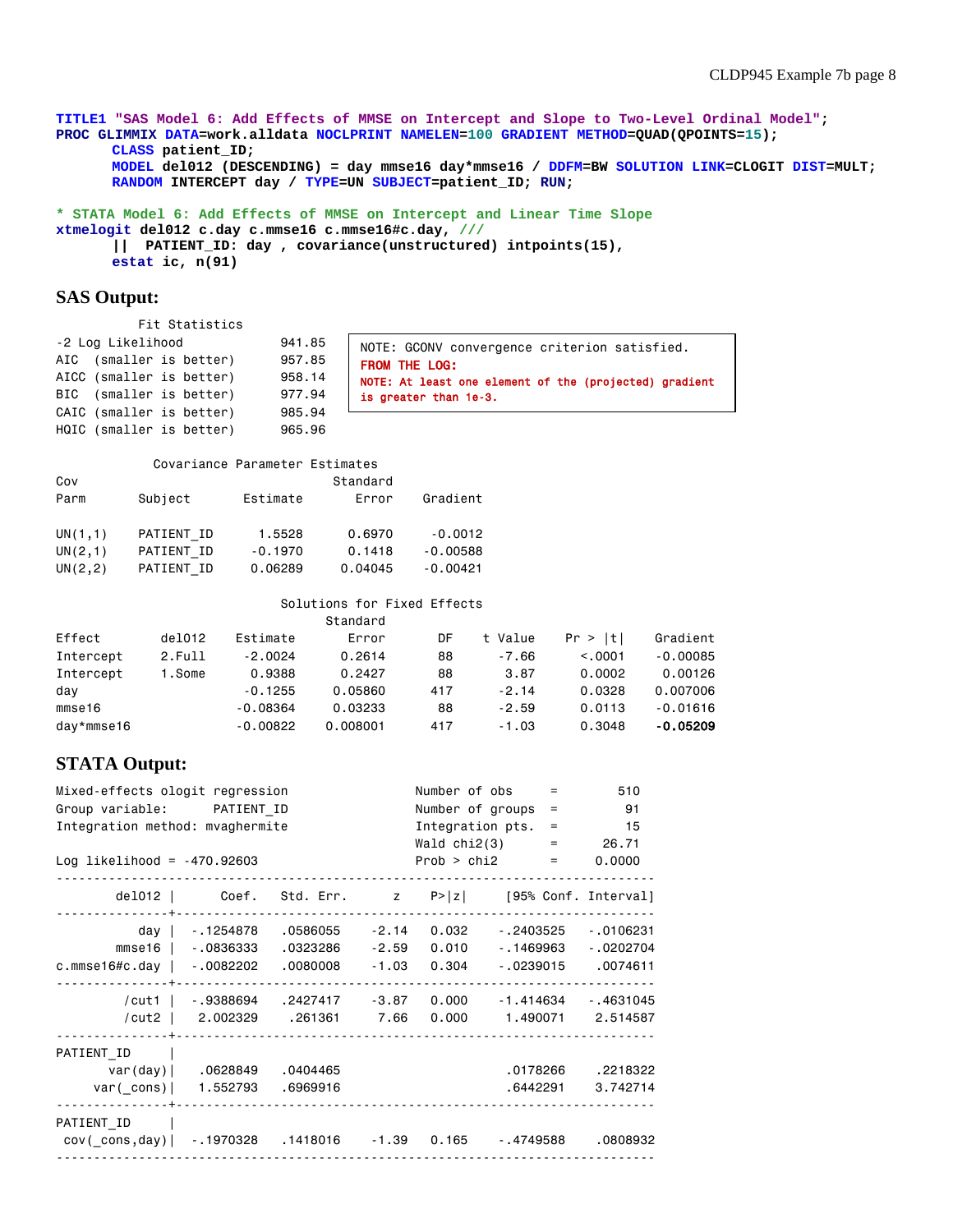```
LR test vs. ologit model: \text{chi}(3) = 45.03 Prob > \text{chi}(2) = 0.0000Note: LR test is conservative and provided only for reference.
         . estat ic, n(91)
Akaike's information criterion and Bayesian information criterion
-----------------------------------------------------------------------------
      Model | Obs 11(null) 11(model) df AIC BIC
-------------+---------------------------------------------------------------
        . | 91 . -470.926 8 957.8521 977.9389
 -----------------------------------------------------------------------------
```
This model makes what is referred as the "proportional odds" assumption. This means that although we have estimated separate intercepts for the two sub-models, we have constrained the fixed slopes for the predictor effects to be the same for each submodel (as well as the random effects). Testing this assumption requires programming a non-proportional odds model in SAS NLMIXED instead.

## **Model 7: Two-Level Ordinal Model with NON-PROPORTIONAL Fixed Effects**

```
TITLE1 "Ordinal Mixed Non-Proportional Model for MMSE";
PROC NLMIXED DATA=work.alldata METHOD=GAUSS TECH=QUANEW QPOINTS=15 GCONV=1e-12;
       * Must list all parms to be estimated here with start values;
       * B01 and B02 = intercepts for each equation;
       * Bs = fixed effects, now separate per equation;
       * Vs = variance components in order of G matrix;
       PARMS B01=.6 B02=-1.6
               B11day=0 B21mmse=0 B31mmseday=0
               B12day=0 B22mmse=0 B32mmseday=0 
               V11=1 V21=-.2 V22=.05;
       * Linear predictor written as single-level equation for y>0 and y>1;
       Y1 = B01 + B11day*day + U1*day + B21mmse*mmse16 + B31mmseday*mmse16*day + U0;
       Y2 = B02 + B12day*day + U1*day + B22mmse*mmse16 + B32mmseday*mmse16*day + U0;
       * Model for probability of response - writing it the shorter way;
       IF (del=0) THEN P = 1 - (1/(1 + EXP(-Y1)));<br>ELSE IF (del=1) THEN P = (1/(1 + EXP(-Y1)))(1/(1 + EXP(-Y1))) - (1/(1 + EXP(-Y2)));<br>(1/(1 + EXP(-Y2)));
       ELSE IF (del=2) THEN P =LL = LOG(P);
       MODEL del ~ GENERAL(LL);
       * Random intercept and linear slope;
       RANDOM U0 U1 ~ NORMAL([0,0],[V11,V21,V22]) SUBJECT=patient_ID;
       * Testing proportional odds;
       ESTIMATE "Linear Time Slope Difference" and B11day - B12day;<br>
ESTIMATE "MMSE on Intercept Difference" B21mmse - B22mmse;
       ESTIMATE "MMSE on Intercept Difference"
       ESTIMATE "MMSE on Linear Time Slope Difference" B31mmseday - B32mmseday;
CONTRAST "Overall Proportional Odds Test" B11day-B12day, B21mmse-B22mmse, B31mmseday-B32mmseday;
 Logit (y_{ti} > 0) = \gamma_{001} + (\gamma_{101} + U_{1i})(Day_{ti}) + \gamma_{011}(MMSE_i - 16) + \gamma_{111}(MMSE_i - 16)(Day_{ti}) + U_{0i}Logit (y_{ti} > 1) = \gamma_{002} + (\gamma_{102} + U_{1i})(Day_{ti}) + \gamma_{012}(MMSE_i - 16) + \gamma_{112}(MMSE_i - 16)(Day_{ti}) + U_{0i}
```

```
RUN;
```
NOTE: GCONV convergence criterion satisfied (and no error messages in the log!)

| Fit Statistics<br>-2 Log Likelihood                                            |           |          | 932.7                   |         | Previous fit statistics from proportional odds version of the model:<br>Fit Statistics |       |                  |                                                                                         |              |  |  |  |  |
|--------------------------------------------------------------------------------|-----------|----------|-------------------------|---------|----------------------------------------------------------------------------------------|-------|------------------|-----------------------------------------------------------------------------------------|--------------|--|--|--|--|
| AIC (smaller is better)<br>AICC (smaller is better)<br>BIC (smaller is better) |           |          | 954.7<br>955.2<br>982.3 |         | -2 Log Likelihood<br>(smaller is better)<br>AICC (smaller is better)                   |       | 957.85<br>958.14 | 941.85 $-2\Delta L L$ (3) = 9.15, p <.03<br>so proportional odds<br>is broken somewhere |              |  |  |  |  |
|                                                                                |           |          |                         | BTC.    | (smaller is better)                                                                    |       | 977.94           |                                                                                         |              |  |  |  |  |
|                                                                                |           |          |                         |         | Parameter Estimates                                                                    |       |                  |                                                                                         |              |  |  |  |  |
|                                                                                |           | Standard |                         |         |                                                                                        |       |                  |                                                                                         |              |  |  |  |  |
| Parameter                                                                      | Estimate  | Error    | DF                      | t Value | Pr >  t                                                                                | Alpha | Lower            | Upper                                                                                   | Gradient     |  |  |  |  |
| <b>B01</b>                                                                     | 0.8480    | 0.2430   | 89                      | 3.49    | 0.0008                                                                                 | 0.05  | 0.3651           | 1,3308                                                                                  | $-1.81E - 7$ |  |  |  |  |
| <b>B02</b>                                                                     | $-1.7275$ | 0.3090   | 89                      | $-5.59$ | < 0.001                                                                                | 0.05  | $-2.3416$        | $-1.1135$                                                                               | $1.067E - 7$ |  |  |  |  |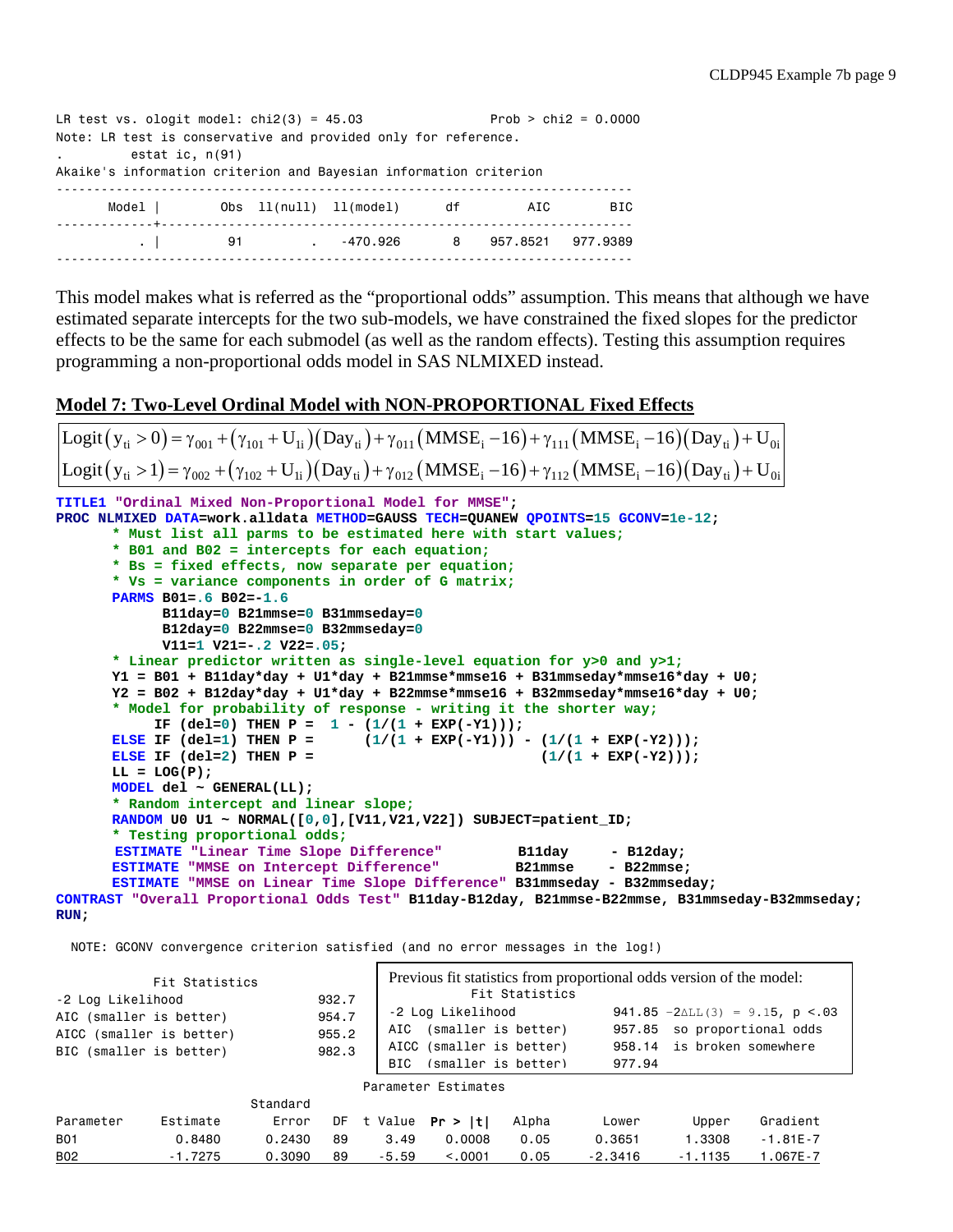| B <sub>11</sub> day | $-0.1065$  | 0.06068  | 89 | $-1.75$ | 0.0828 | 0.05 | $-0.2270$  | 0.01412    | $-3.64E - 7$ |
|---------------------|------------|----------|----|---------|--------|------|------------|------------|--------------|
| B21mmse             | $-0.08158$ | 0.03649  | 89 | $-2.24$ | 0.0279 | 0.05 | $-0.1541$  | $-0.00908$ | $2.13E - 7$  |
| B31mmsedav          | $-0.01468$ | 0.009376 | 89 | $-1.57$ | 0.1211 | 0.05 | $-0.03331$ | 0.003954   | $2.69E - 6$  |
| B12day              | $-0.1525$  | 0.07644  | 89 | $-2.00$ | 0.0491 | 0.05 | $-0.3044$  | $-0.00065$ | $6.875E - 7$ |
| B22mmse             | $-0.06753$ | 0.03809  | 89 | $-1.77$ | 0.0796 | 0.05 | $-0.1432$  | 0.008148   | $1.048E - 6$ |
| B32mmsedav          | $-0.00260$ | 0.009486 | 89 | $-0.27$ | 0.7849 | 0.05 | $-0.02145$ | 0.01625    | $-1.67E-6$   |
| V11                 | .2819      | 0.6499   | 89 | .97     | 0.0517 | 0.05 | $-0.00944$ | 2.5733     | $1.263E - 7$ |
| V <sub>21</sub>     | $-0.1637$  | 0.1313   | 89 | $-1.25$ | 0.2158 | 0.05 | $-0.4246$  | 0.09721    | 7.953E-7     |
| V <sub>22</sub>     | 0.06395    | 0.03903  | 89 | .64     | 0.1049 | 0.05 | $-0.01361$ | 0.1415     | 1.978E-6     |

|                                      |           |     |            | Additional Estimates |                                     |                    |        |            |                                              |  |  |
|--------------------------------------|-----------|-----|------------|----------------------|-------------------------------------|--------------------|--------|------------|----------------------------------------------|--|--|
|                                      |           |     |            | Standard             |                                     |                    |        |            |                                              |  |  |
| Label                                |           |     | Estimate   | Error                | DF                                  | t Value $Pr >  t $ |        | Lower      | Upper                                        |  |  |
| Linear Time Slope Difference         |           |     | 0.04608    | 0.06441              | 89                                  | 0.72               | 0.4762 | $-0.08190$ | 0.1741                                       |  |  |
| MMSE on Intercept Difference         |           |     | $-0.01405$ | 0.03828              | 89                                  | $-0.37$            | 0.7145 | $-0.09011$ | 0.06202                                      |  |  |
| MMSE on Linear Time Slope Difference |           |     | $-0.01208$ | 0.008537             | 89                                  | $-1.41$            | 0.1606 | $-0.02904$ | 0.004884                                     |  |  |
|                                      | Contrasts |     |            |                      |                                     |                    |        |            |                                              |  |  |
|                                      | Num       | Den |            |                      |                                     |                    |        |            | Neither MMSE*day interaction is significant, |  |  |
| Label                                | DF        | DF  | F Value    | Pr > F               |                                     |                    |        |            | so we can remove them and test the remaining |  |  |
| Proportional Odds Test               | 3         | 89  | 2.67       | 0.0521               | fixed slopes for proportional odds. |                    |        |            |                                              |  |  |

## **Model 8: Two-Level Ordinal Model with NON-PROPORTIONAL Fixed Effects Removing Nonsignificant MMSE\*Linear Day Interactions**

Logit  $(y_{ti} > 0) = \gamma_{001} + (\gamma_{101} + U_{1i})(Day_{ti}) + \gamma_{011}(MMSE_i - 16) + U_{0i}$ Logit  $(y_{ti} > 1) = \gamma_{002} + (\gamma_{102} + U_{1i})(Day_{ti}) + \gamma_{012}(MMSE_i - 16) + U_{0i}$ 

**TITLE1 "SAS Model 8: Two-Level Ordinal Model with NON-PROPORTIONAL Fixed Effects, No MMSE\*Day"; PROC NLMIXED DATA=work.alldata METHOD=GAUSS TECH=QUANEW QPOINTS=15 GCONV=1e-12;**

```
* Must list all parms to be estimated here with start values;
      * B01 and B02 = intercepts for each equation;
      * Bs = fixed effects;
      * Vs = variance components in order of G matrix;
      PARMS B01=.6 B02=-1.6 B11day=0 B21mmse=0 B12day=0 B22mmse=0
             V11=1 V21=-.2 V22=.05;
      * Linear predictor - written as single-level equation;
      Y1 = B01 + U0 + B11day*day + B21mmse*mmse16 + U1*day;
      Y2 = B02 + U0 + B12day*day + B22mmse*mmse16 + U1*day;
      * Model for probability of response - writing it the shorter way;
      IF (del=0) THEN P = 1 - (1/(1 + EXP(-Y1)));<br>ELSE IF (del=1) THEN P = (1/(1 + EXP(-Y1)))(1/(1 + EXP(-Y1))) - (1/(1 + EXP(-Y2)));<br>(1/(1 + EXP(-Y2)));
      ELSE IF (del=2) THEN P =LL = LOG(P);
      MODEL del ~ GENERAL(LL);
      * Random intercept and linear slope;
      RANDOM U0 U1 ~ NORMAL([0,0],[V11,V21,V22]) SUBJECT=patient_ID; 
      * Testing proportional odds;
       ESTIMATE "Linear Time Slope Difference" B11day - B12day;
      ESTIMATE "MMSE on Intercept Difference"
      CONTRAST "Overall Proportional Odds Test" B11day-B12day, B21mmse-B22mmse; RUN;
         NOTE: GCONV convergence criterion satisfied (and no error messages in the log!)
            Fit Statistics
-2 Log Likelihood 936.1
AIC (smaller is better) 954.1
AICC (smaller is better) 954.4
BIC (smaller is better) 976.7
                                       Parameter Estimates
                       Standard
Parameter Estimate Frror DF t Value Pr > |t| Alpha  Lower Upper Gradient
B01 0.8102 0.2414 89 3.36 0.0012 0.05 0.3305 1.2898 -2.98E-7
B02 -1.7729 0.2935 89 -6.04 <.0001 0.05 -2.3560 -1.1897 3.463E-7
```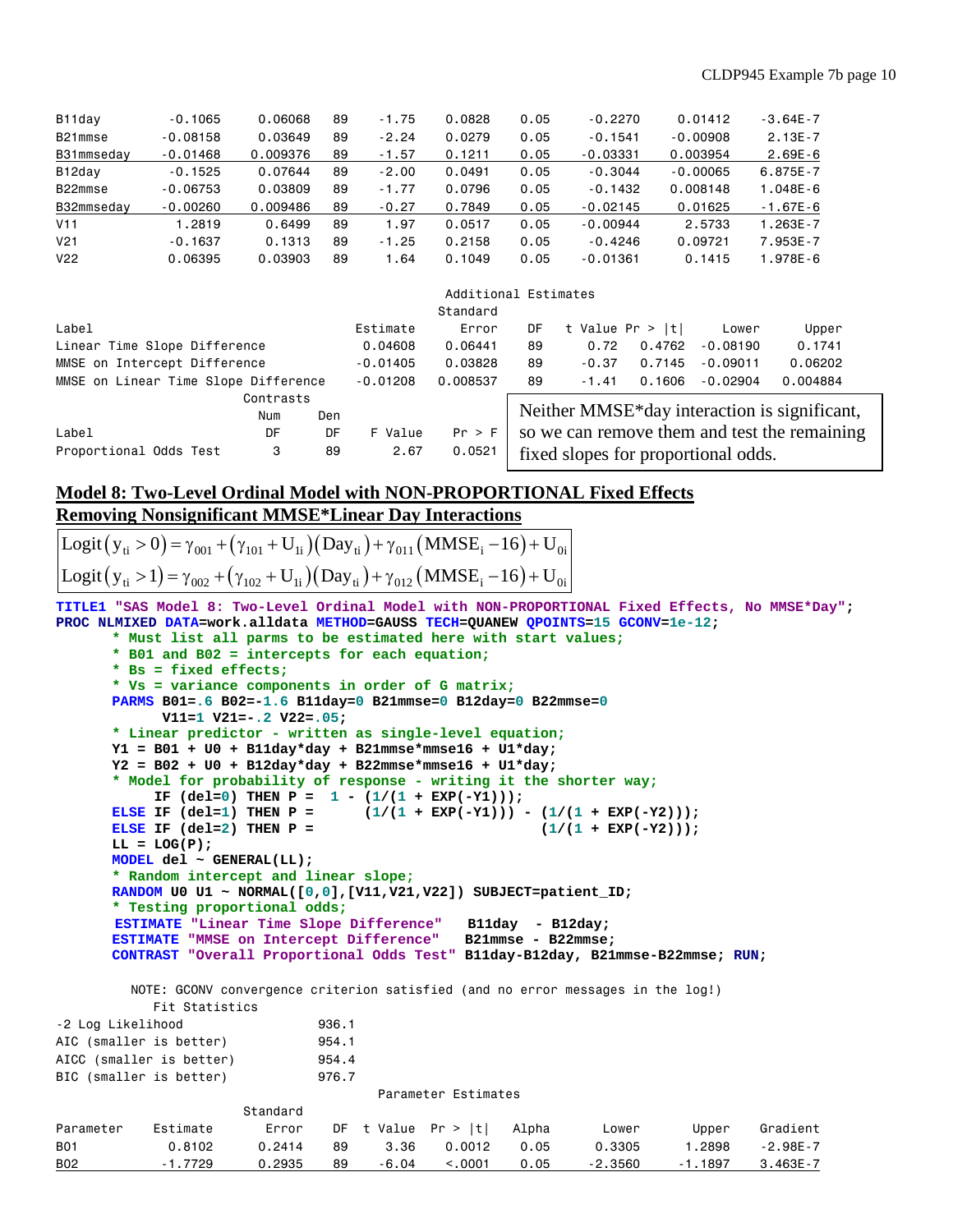| B11day                       | $-0.08620$                     | 0.05541 | 89             | $-1.56$ |         | 0.1233   | 0.05                 | $-0.1963$  | 0.02389    | $-2.74E-6$                            |  |  |  |
|------------------------------|--------------------------------|---------|----------------|---------|---------|----------|----------------------|------------|------------|---------------------------------------|--|--|--|
| B21mmse                      | $-0.1294$                      | 0.02461 | 89             | $-5.26$ |         | < 0.0001 | 0.05                 | $-0.1783$  | $-0.08051$ | $2.046E - 6$                          |  |  |  |
| B12day                       | $-0.1321$                      | 0.06746 | 89             | $-1.96$ |         | 0.0534   | 0.05                 | $-0.2661$  | 0.001970   | $2.472E - 6$                          |  |  |  |
| B22mmse                      | $-0.07120$                     | 0.02584 | 89             | $-2.76$ |         | 0.0071   | 0.05                 | $-0.1225$  | $-0.01985$ | $-4.38E-6$                            |  |  |  |
| V11                          | 1.3939                         | 0.6673  | 89             | 2.09    |         | 0.0396   | 0.05                 | 0,06800    | 2,7199     | $1.427E - 8$                          |  |  |  |
| V <sub>21</sub>              | $-0.1681$                      | 0.1308  | 89             | $-1.29$ |         | 0.2021   | 0.05                 | $-0.4280$  | 0.09179    | 6.383E-7                              |  |  |  |
| V <sub>22</sub>              | 0.05676                        | 0.03734 | 89             | 1.52    |         | 0.1320   | 0.05                 | $-0.01742$ | 0.1309     | $1.598E - 6$                          |  |  |  |
|                              |                                |         |                |         |         |          | Additional Estimates |            |            |                                       |  |  |  |
| Standard                     |                                |         |                |         |         |          |                      |            |            |                                       |  |  |  |
| Label                        |                                |         | Estimate       |         | Error   | DF       | t Value              | Pr >  t    | Lower      | Upper                                 |  |  |  |
| Linear Time Slope Difference |                                |         | 0.04586        |         | 0.06274 | 89       | 0.73                 | 0.4668     | $-0.07881$ | 0.1705                                |  |  |  |
|                              | MMSE on Intercept Difference   |         | $-0.05820$     |         | 0.02398 | 89       | $-2.43$              | 0.0172     | $-0.1058$  | $-0.01056$                            |  |  |  |
|                              |                                |         | Contrasts      |         |         |          |                      |            |            |                                       |  |  |  |
|                              |                                |         | Num            | Den     |         |          |                      |            |            | It looks like MMSE has a more         |  |  |  |
| Label                        |                                |         | DF             | DF      |         | F Value  | Pr > F               |            |            |                                       |  |  |  |
|                              | Overall Proportional Odds Test |         | $\overline{2}$ | 89      |         | 3.52     | 0.0338               |            |            | negative effect on $y>0$ than $y>1$ . |  |  |  |
|                              |                                |         |                |         |         |          |                      |            |            |                                       |  |  |  |



0 1 2 3 4 5 6 7 8 9 10 11 12

**Days Since Hospital Admission**

0.0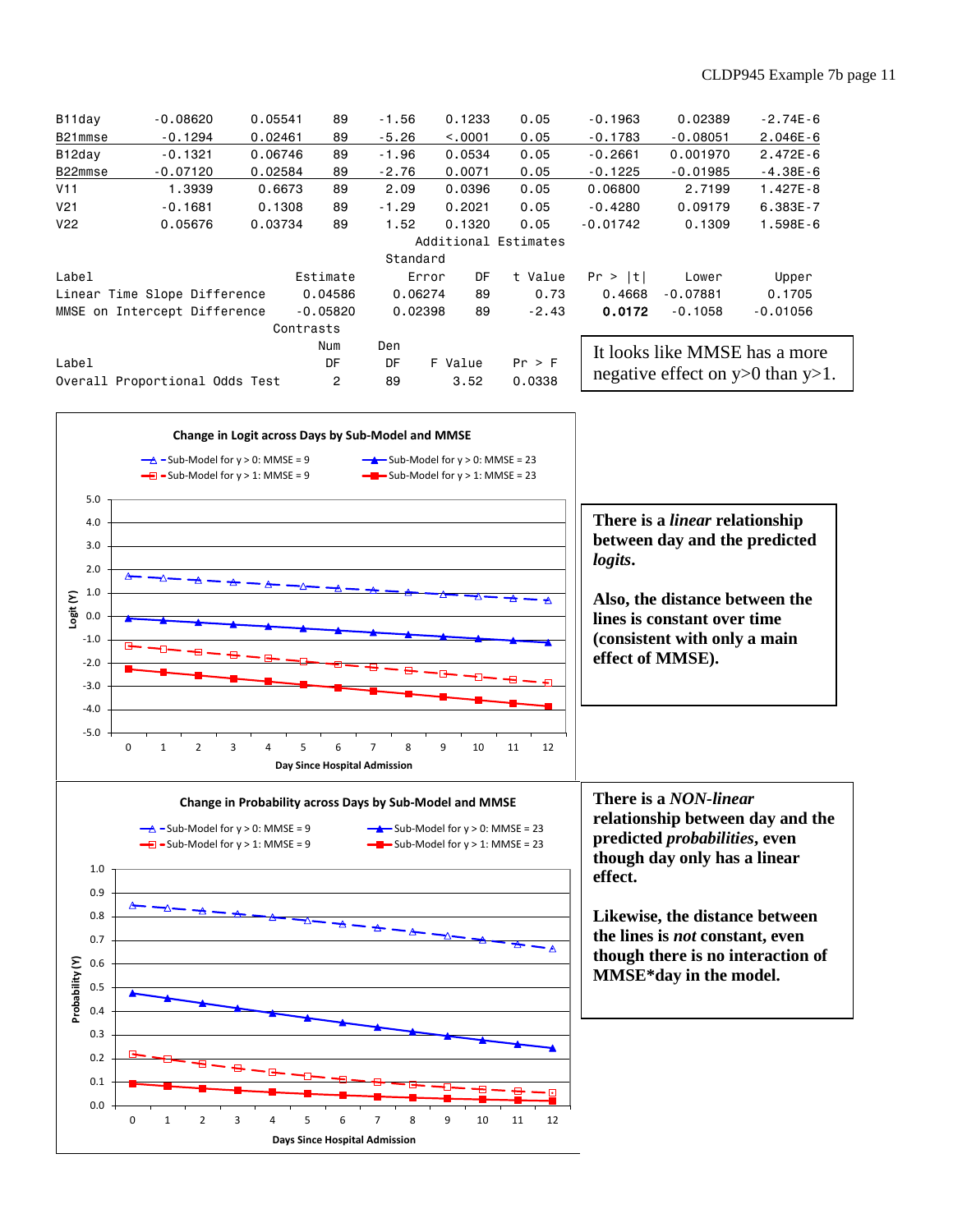**Mplus Syntax and Output for the last proportional odds model 6 (using observed variables as predictors rather than latent)—results are very similar to SAS. I do not think non-proportional odds, cumulative logit models can be fit by Mplus (or at least I don't know how).**

| TITLE: 2-Level Model for Occasions within Persons Predicting Ordinal Delirium;      | MODEL FIT INFORMATION                 |            |            |                         |            |
|-------------------------------------------------------------------------------------|---------------------------------------|------------|------------|-------------------------|------------|
| $FILE = delirium.csv:$<br>! Can just list file if in same directory;<br>DATA:       |                                       |            |            |                         |            |
| $FORMAT = free;$<br>! FREE or FIXED format;                                         | Number of Free Parameters             |            | 8          |                         |            |
| $TYPE = individual;$<br>! Individual or matrix data as input;                       |                                       |            |            |                         |            |
|                                                                                     | Loglikelihood                         |            |            |                         |            |
| <b>VARIABLE:</b>                                                                    | H0 Value                              |            |            | $-470.926$              |            |
| ! List of ALL variables in stacked data file, in order;                             |                                       |            |            |                         |            |
| ! Mplus does NOT know what they used to be called, though;                          | Information Criteria                  |            |            |                         |            |
| NAMES ARE Patient day mmse16 del;                                                   | Akaike (AIC)                          |            | 957.853    |                         |            |
| ! List of ALL variables used in model (DEFINED variables at end);                   | Bayesian (BIC)                        |            | 991.728    |                         |            |
| USEVARIABLES ARE day mmse16 del;                                                    | Sample-Size Adjusted BIC              |            | 966.335    |                         |            |
| ! Outcomes that are binary/ordinal;                                                 | $(n* = (n + 2) / 24)$                 |            |            |                         |            |
| CATEGORICAL ARE del:                                                                |                                       |            |            |                         |            |
| ! Missing data codes (here, -999);                                                  | MODEL RESULTS                         |            |            |                         |            |
| MISSING ARE ALL (-999);                                                             |                                       |            |            |                         | Two-Tailed |
| ! Identify upper-level nesting;                                                     |                                       | Estimate   |            | $S.E.$ Est./ $S.E.$     | P-Value    |
| $CLUSTER = Patient;$                                                                | Within Level                          |            |            |                         |            |
| ! Predictor variables with variation ONLY within at level 1;                        |                                       |            |            |                         |            |
| $WITHIN = day;$                                                                     | Between Level                         |            |            |                         |            |
| ! Predictor variables with variation ONLY between at level 2;                       |                                       |            |            |                         |            |
| BETWEEN = $mmse16$ ;                                                                | LINDAY<br>ON                          |            |            |                         |            |
|                                                                                     | MMSE16                                | $-0.008$   | 0.008      | $-1.046$                | 0.296      |
| TYPE IS TWOLEVEL RANDOM;<br>! 2-level model with random slopes;<br><b>ANALYSIS:</b> |                                       |            |            |                         |            |
| ! Can also use MLR for non-normality;<br>ESTIMATOR IS ML;                           | DEL<br>ON                             |            |            |                         |            |
|                                                                                     | MMSE16                                | $-0.083$   | 0.032      | $-2.570$                | 0.010      |
| <b>MODEL:</b>                                                                       |                                       |            |            |                         |            |
| !!! MODEL 6                                                                         | WITH<br>DEL                           |            |            |                         |            |
| ! Level-1, time-level model;                                                        | LINDAY                                | $-0.197$   | 0.142      | $-1.387$                | 0.165      |
| %WITHIN%                                                                            |                                       |            |            |                         |            |
| ! NO residual variance is estimated for del at level 1;                             | Intercepts                            |            |            |                         |            |
| LinDay del ON day;<br>! Bls effect of linear time;                                  | LINDAY                                | $-0.126$   | 0.059      | $-2.141$                | 0.032      |
| ! Level-2, patient-level model;                                                     |                                       |            |            |                         |            |
| <b>%BETWEEN%</b>                                                                    | Thresholds                            |            |            |                         |            |
| ! Random intercept variance (is default);<br>del;                                   | DEL\$1                                | $-0.939$   | 0.243      | $-3.868$                | 0.000      |
| ! Fixed "thresholds" (is intercept*-1);<br>$[del$1$ $del$2];$                       | DEL\$2                                | 2.003      | 0.261      | 7.661                   | 0.000      |
| [LinDay];<br>! Fixed linear time slope;                                             |                                       |            |            |                         |            |
| ! Random linear time slope;<br>LinDay;                                              | Residual Variances                    |            |            |                         |            |
| del WITH LinDay;<br>! Covariance of intercept and linear time slope;                | DEL                                   | 1.552      | 0.696      | 2.229                   | 0.026      |
| del ON mmse16;<br>! MMSE --> intercept;                                             | LINDAY                                | 0.063      | 0.041      | 1.553                   | 0.120      |
| LinDay ON mmse16;<br>! MMSE --> linear time slope;                                  |                                       |            |            |                         |            |
|                                                                                     |                                       |            |            |                         |            |
|                                                                                     | BRANT WALD TEST FOR PROPORTIONAL ODDS |            |            |                         |            |
|                                                                                     |                                       |            | Degrees of |                         |            |
|                                                                                     |                                       | Chi-Square | Freedom    | P-Value                 |            |
|                                                                                     | DEL                                   |            |            |                         |            |
|                                                                                     | Overall test                          | 6.096      |            | $\overline{a}$<br>0.047 |            |
|                                                                                     | DAY                                   | 0.095      |            | 0.758<br>1              |            |
|                                                                                     | MMSE16                                | 5.805      |            | 0.016<br>1              |            |